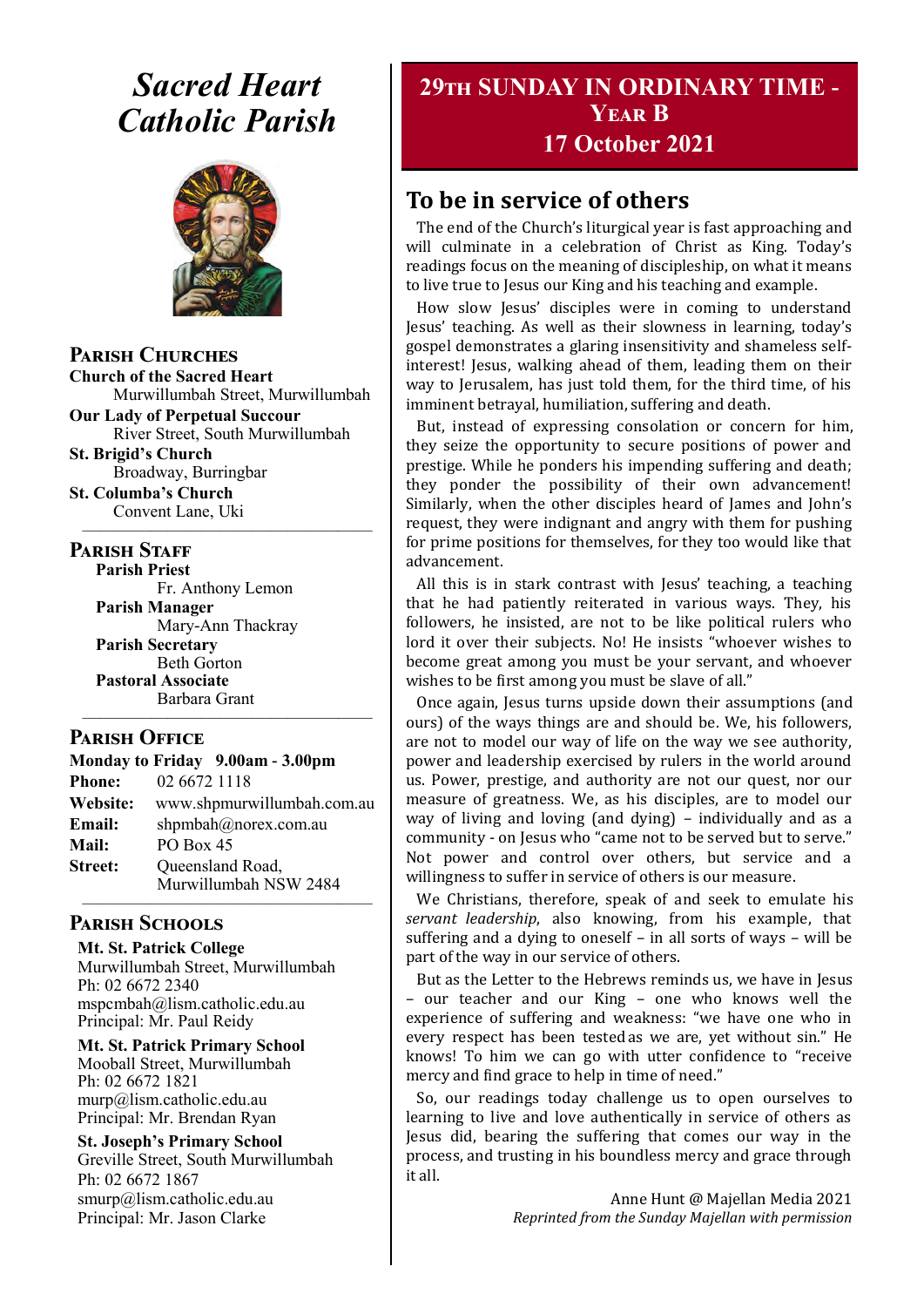# This week in the Parish 10-17 October

#### Sunday 17 29TH SUNDAY IN ORDINARY TIME - Year B

Friday 22 12 noon - Catholic Women's Group Luncheon *(See note below)*

Sunday 24 30TH SUNDAY IN ORDINARY TIME - Year B

Please note: There are No weekday Masses this week, while Fr Anthony is on holidays.



# **Please Pray For:**

#### **Recently Deceased**:

Frank Mills, Madonna Marshall, Bede Shortis, David Wilkinson, Philip Blackburn, Julie Keogh, Peg Hatfield

**Anniversaries:**  Salvatore Procopio, Tom Bugden

**Those Who Are Sick:**  Vince Kean, Margaret Chiesa, James Wallace

# *Readings for today and next Sunday:*

**29th SUNDAY IN ORDINARY TIME - Year B**  Is 53:10-11; Heb 4:14-16; Mk 10:35-45

**30th SUNDAY IN ORDINARY TIME - Year B**  Jer 31:7-9; Heb 5:1-6; Mk 10:46-52

# **Reading Roster**

**30/31 October - 31st Sunday in Ord Time - Yr B 6pm Vigil:** Mike Brennan **Sunday 8am:** Philomena Zambelli **Sunday 10am:** Mary-Ann Thackray

The son of Man has come to give his life **the sound that the component of the sound of Man** Amen. **as a ransom for many -** *Mark 10:45*

#### **Wednesday Word**

Copies of Wednesday Word, with this weekend's readings, are available with the bulletin.

#### **Acknowledgement of Country**

# **Catholic Women's Group**

October luncheon Friday 22 Oct |12 noon | Murwillumbah Services Club Enquiries: Helen Larkin 6672 5647 Barbara Cook 6672 3377

### **All Ladies Are Welcome**

*Wearing of masks is mandatory as well as proof of double vaccination*

#### **Make a Spiritual Connection**

An ancient practice of the Church for those who cannot be present at Mass is to make a spiritual communion. We have a simple prayer you can pray with longing in your heart to be united to Jesus.

# **PRAYER FOR SPIRITUAL COMMUNION**

My Jesus, I believe that You are present in the Most Holy Sacrament. I love You above all things, and I desire to receive You into my soul. Since I cannot at this moment receive You sacramentally, come at least spiritually into my heart. I embrace You as if You were already there and unite myself wholly to You. Never permit me to be separated from You.

# **Christmas Carnival Raffle…**

**Tickets for the Christmas Carnival Parish Raffle will be available soon.** 

**To be drawn on the first weekend in December.**

*We would like to acknowledge the Bundjalung people who are the Traditional Owners of this land on which we gather and pray today. We pay our respects to the Elders past, present and emerging, and extend that respect to other Aboriginal and Torres Strait Islander people past, present and emerging.*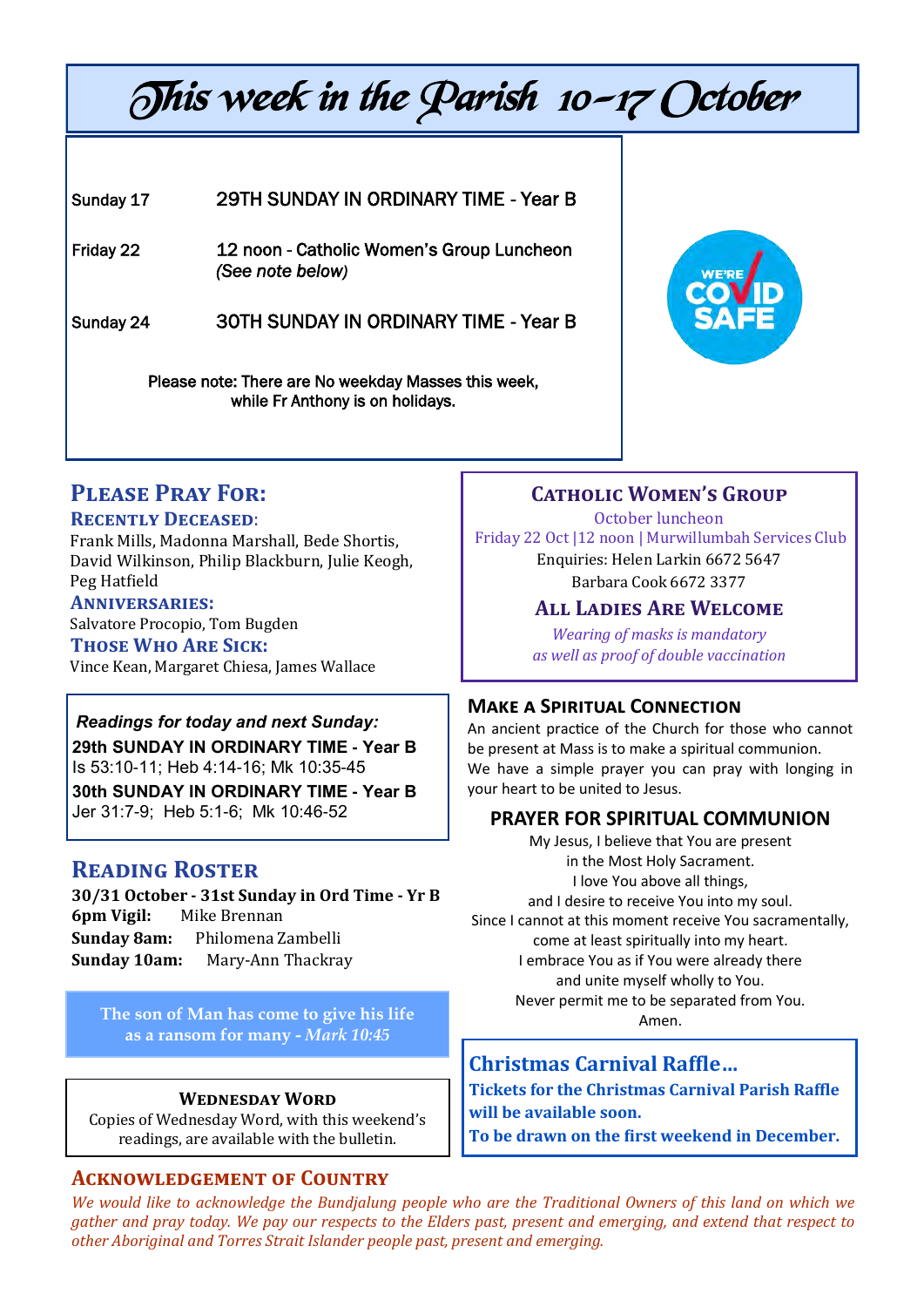# **The First General Assembly of the Plenary Council**

#### *The Journey So Far*

As we conclude the First General Assembly of the Fifth Plenary Council of Australia, the process of discernment continues. From the opening Mass to the closing of the Assembly, our prayer has been *'Come, Holy Spirit.'* The call to hear afresh the Good

News of Jesus Christ through a spiritual posture of 'deep listening' has been a central element of the preparation of the Plenary process and a distinctive feature of this week.

Over three hundred participants gathered for six days, meeting virtually across five different time zones, with many more people following the opening session of each day online. The gift of listening to one another has planted promising seeds and raised important questions for us. Many described the small group conversations and reports as the heartbeat of this First Assembly. Our process of discernment requires time and space for mature reflections to emerge, and further spiritual conversations will be necessary in our considerations of what God is asking of us in Australia at this time.

In responding to the Agenda questions, we considered ways of living as Church today. Many affirmed what they value about their Catholic faith: spirituality, community, prayer, liturgy and sacramental life, and service through the vocation of all the baptised. Members spoke of the ministries of pastoral care and education, health and aged care, and the many social services and advocacy the Church provides in the Australian community. These are great gifts to a world that is seeking meaning and more authentic living.

Each of these voices has been a powerful reminder that the Church, as a sign of the kingdom of God, has the vocation of being an image of Christ and an icon of grace to the whole human family.

With the closing of this First Assembly, the Plenary Council process now enters a time of prayer, reflection, maturation and development. This will involve continuing reflection by the Members of the Council, and consultation with the wider Church community, as we develop propositions for presentation to the Second Assembly of the Council next July. This will be coordinated with Australian preparations for the 2023 Synod, *For a Synodal Church: Communion, Participation, and Mission.* 

In faith, hope and charity, we entrust all these tasks to the guidance and wisdom of the Holy Spirit. Our prayer remains, as always: *'Come, Holy Spirit. Come Holy Spirit of the great South Land.'* 

9 October 2021

# **Next Sunday 24 October IS World Mission Sunday**



#### **WAYS TO GIVE**:

- **1. Envelopes – please POST envelope directly to address listed on envelope or place in 1st or 2nd Collection Plates**
- **2. Visit Website – give online at catholicmission.org.au/thailand**

#### **Thank you for your prayerful support and generosity.**